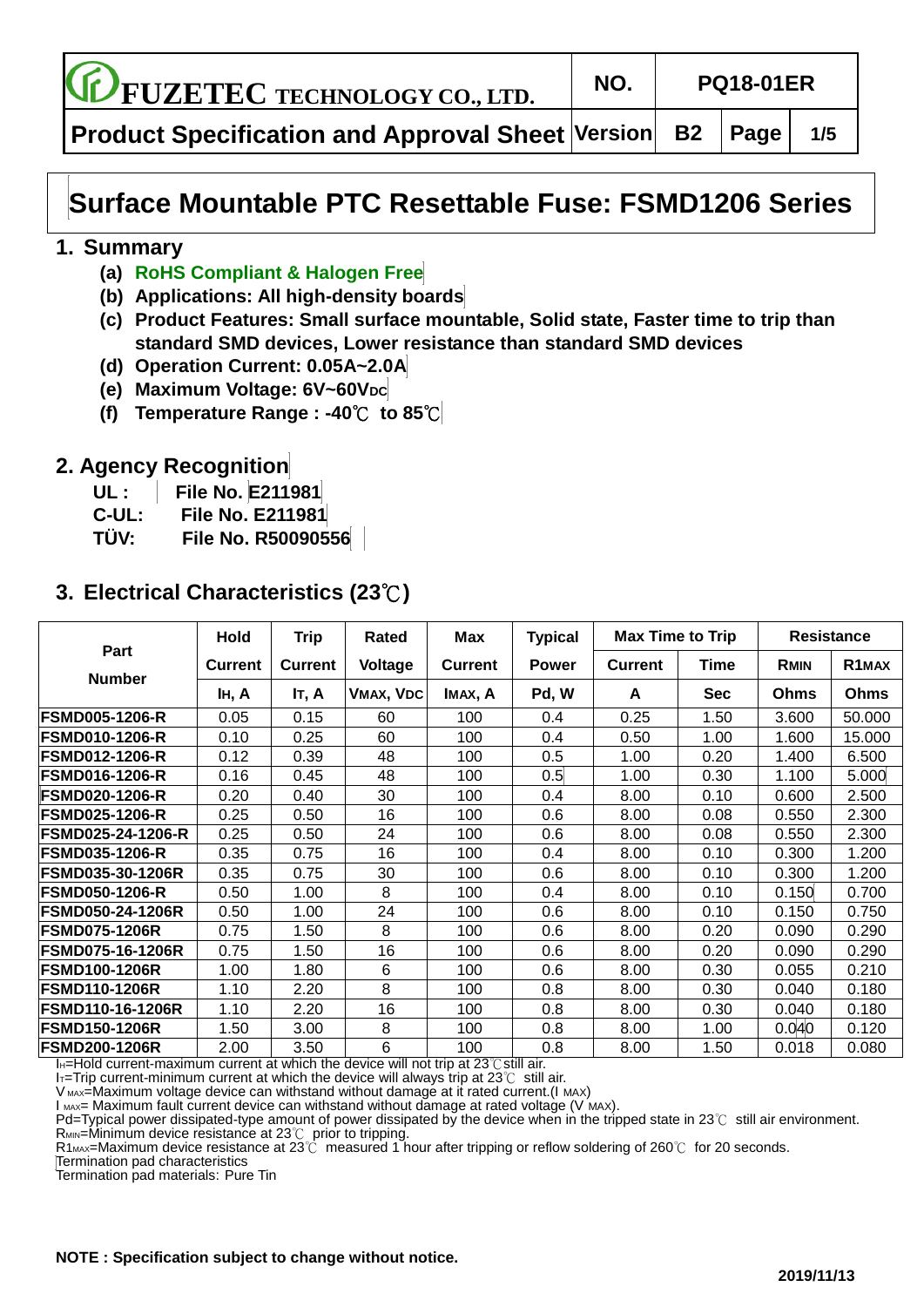| <b>CE FUZETEC TECHNOLOGY CO., LTD.</b>                       |  | <b>PQ18-01ER</b> |     |
|--------------------------------------------------------------|--|------------------|-----|
| Product Specification and Approval Sheet Version   B2   Page |  |                  | 2/5 |

### $\overline{\phantom{a}}$ **4. FSMD Product Dimensions (Millimeters)**



| Part                     | A    |      | B    |      | C    |            | D    |      | Е    |      |
|--------------------------|------|------|------|------|------|------------|------|------|------|------|
| <b>Number</b>            | Min  | Max  | Min  | Max  | Min  | <b>Max</b> | Min  | Max  | Min  | Max  |
| <b>FSMD005-1206-R</b>    | 3.00 | 3.50 | 1.50 | 1.80 | 0.45 | 0.85       | 0.10 | 0.75 | 0.10 | 0.45 |
| <b>FSMD010-1206-R</b>    | 3.00 | 3.50 | 1.50 | 1.80 | 0.45 | 0.85       | 0.10 | 0.75 | 0.10 | 0.45 |
| <b>FSMD012-1206-R</b>    | 3.00 | 3.50 | 1.50 | 1.80 | 0.45 | 0.85       | 0.10 | 0.75 | 0.10 | 0.45 |
| <b>FSMD016-1206-R</b>    | 3.00 | 3.50 | 1.50 | 1.80 | 0.45 | 0.75       | 0.10 | 0.75 | 0.10 | 0.45 |
| <b>FSMD020-1206-R</b>    | 3.00 | 3.50 | 1.50 | 1.80 | 0.45 | 0.75       | 0.10 | 0.75 | 0.10 | 0.45 |
| <b>IFSMD025-1206-R</b>   | 3.00 | 3.50 | 1.50 | 1.80 | 0.45 | 0.75       | 0.10 | 0.75 | 0.10 | 0.45 |
| <b>FSMD025-24-1206-R</b> | 3.00 | 3.50 | 1.50 | 1.80 | 0.45 | 0.75       | 0.10 | 0.75 | 0.10 | 0.45 |
| <b>FSMD035-1206-R</b>    | 3.00 | 3.50 | 1.50 | 1.80 | 0.30 | 0.75       | 0.10 | 0.75 | 0.10 | 0.45 |
| <b>FSMD035-30-1206R</b>  | 3.00 | 3.50 | 1.50 | 1.80 | 0.90 | 1.30       | 0.25 | 0.75 | 0.10 | 0.45 |
| <b>IFSMD050-1206-R</b>   | 3.00 | 3.50 | 1.50 | 1.80 | 0.25 | 0.55       | 0.10 | 0.75 | 0.10 | 0.45 |
| <b>FSMD050-24-1206R</b>  | 3.00 | 3.50 | 1.50 | 1.80 | 0.80 | 1.20       | 0.25 | 0.75 | 0.10 | 0.45 |
| <b>FSMD075-1206R</b>     | 3.00 | 3.50 | 1.50 | 1.80 | 0.45 | 1.25       | 0.25 | 0.75 | 0.10 | 0.45 |
| <b>IFSMD075-16-1206R</b> | 3.00 | 3.50 | 1.50 | 1.80 | 0.45 | 1.25       | 0.25 | 0.75 | 0.10 | 0.45 |
| <b>FSMD100-1206R</b>     | 3.00 | 3.50 | 1.50 | 1.80 | 0.45 | 1.00       | 0.25 | 0.75 | 0.10 | 0.45 |
| <b>FSMD110-1206R</b>     | 3.00 | 3.50 | 1.50 | 1.80 | 0.45 | 1.00       | 0.25 | 0.75 | 0.10 | 0.45 |
| <b>FSMD110-16-1206R</b>  | 3.00 | 3.50 | 1.50 | 1.80 | 0.80 | 1.40       | 0.25 | 0.75 | 0.10 | 0.45 |
| <b>IFSMD150-1206R</b>    | 3.00 | 3.50 | 1.50 | 1.80 | 0.80 | 1.40       | 0.25 | 0.75 | 0.10 | 0.45 |
| <b>IFSMD200-1206R</b>    | 3.00 | 3.50 | 1.50 | 1.80 | 0.85 | 1.60       | 0.25 | 0.75 | 0.10 | 0.45 |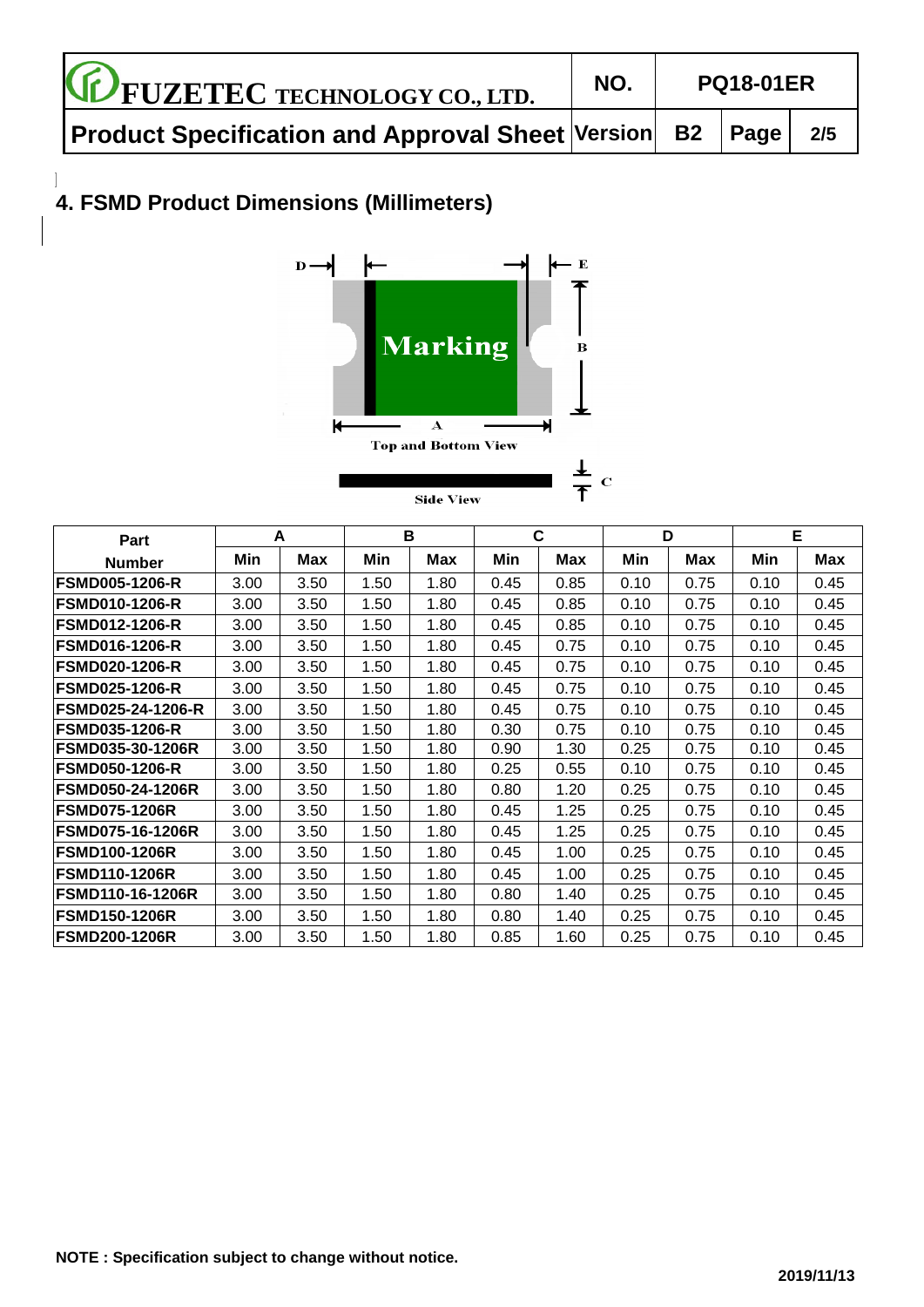| <b>CE FUZETEC TECHNOLOGY CO., LTD.</b>                          | NO. | <b>PQ18-01ER</b> |  |     |  |
|-----------------------------------------------------------------|-----|------------------|--|-----|--|
| <b>Product Specification and Approval Sheet Version B2 Page</b> |     |                  |  | 3/5 |  |

# **5.Thermal Derating Curve**



# **6.Typical Time-To-Trip at 23**℃



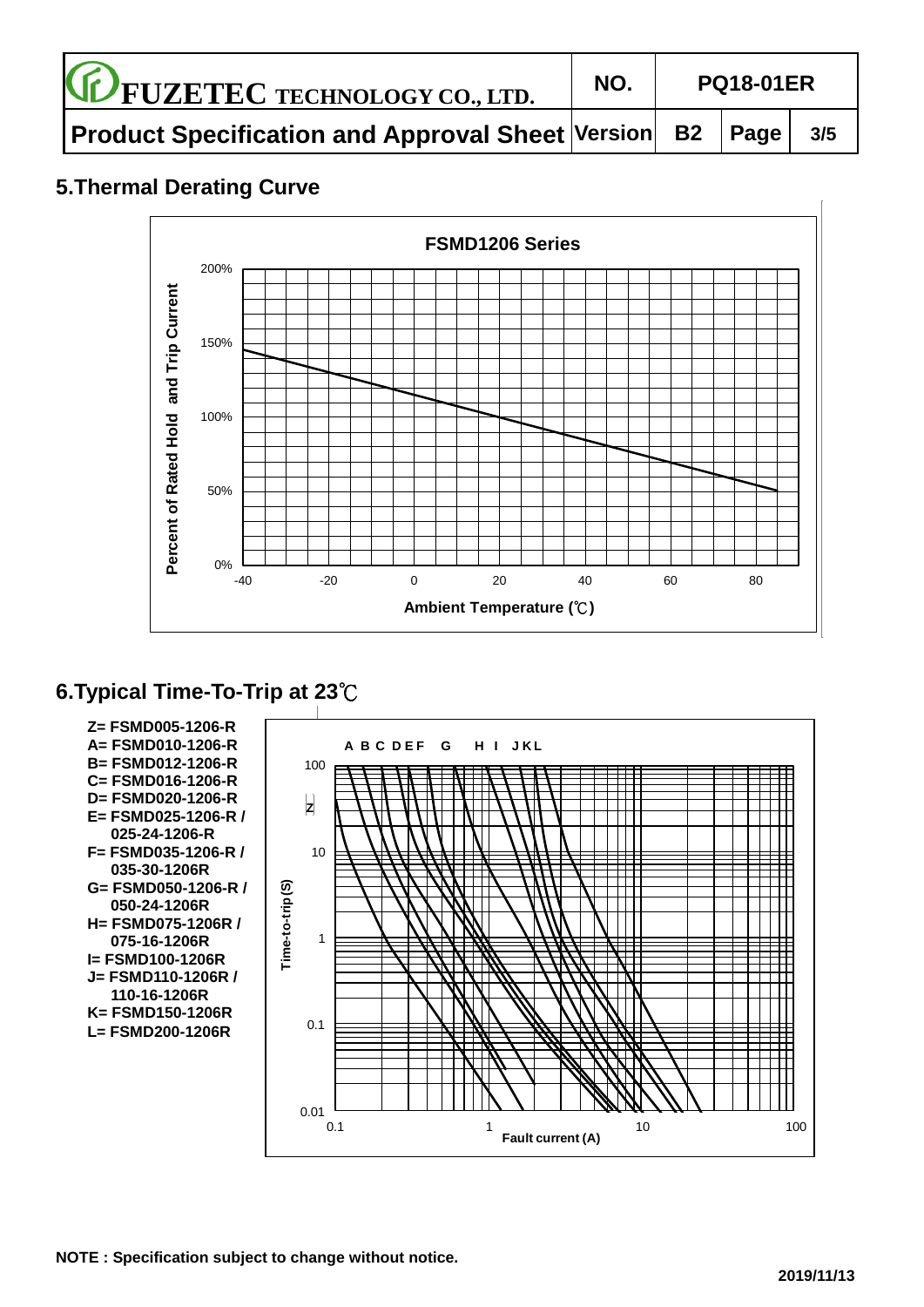| <b>CE FUZETEC TECHNOLOGY CO., LTD.</b>                                                          | NO. |  |  | <b>PQ18-01ER</b> |  |
|-------------------------------------------------------------------------------------------------|-----|--|--|------------------|--|
| $\mid$ Product Specification and Approval Sheet $\mid$ Version $\mid\,$ B2 $\mid$ Page $\mid\,$ |     |  |  | 4/5              |  |

## **7. Material Specification**

Terminal pad material: Pure Tin

Soldering characteristics: Meets EIA specification RS 186-9E, ANSI/J-std-002 Category 3

# **8. Part Numbering and Marking System**

#### **Part Numbering System Part Marking System**



Warning: - Each product should be carefully evaluated and tested for their suitability of application.

- Operation beyond the specified maximum rating or improper use may result in damage and possible electrical arcing and/or flame.
- PPTC device are intended for occasional overcurrent protection. Application for repeated overcurrent condition and/or prolonged trip are not anticipated.«
- Avoid contact of PPTC device with chemical solvent, including some inert material such as silicone based oil, lubricant and etc. Prolonged contact will damage the device performance.47
- Additional protection mechanism are strongly recommended to be used in conjunction with the PPTC device for protection against abnormal or failure conditions.<sup>47</sup>
- Avoid use of PPTC device in a constrained space such as potting material, housing and containers where have limited space to accommodate device thermal expansion and/or contraction.41